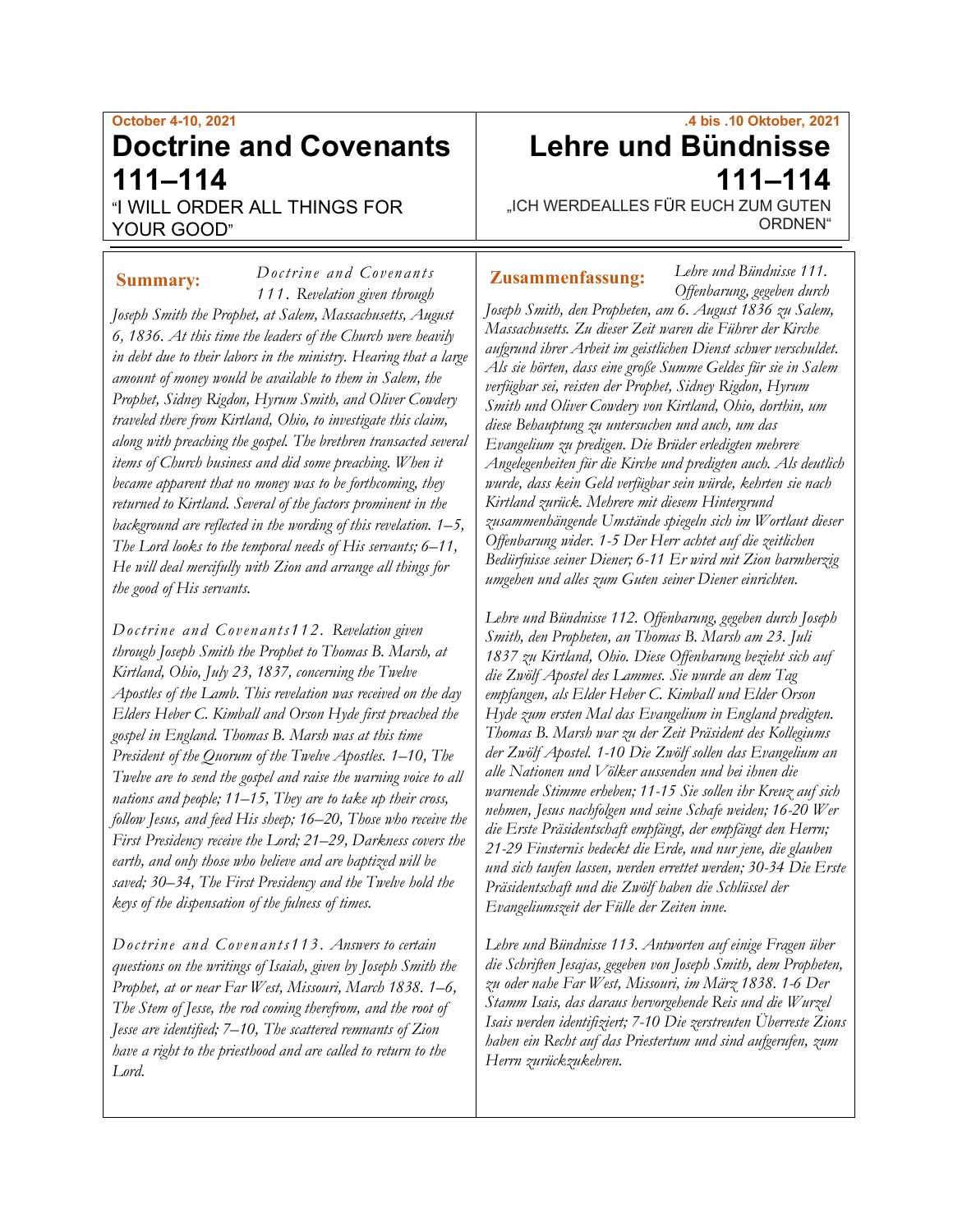| Doctrine and Covenants114. Revelation given<br>through Joseph Smith the Prophet, at Far West, Missouri,<br>April 11, 1838. 1–2, Church positions held by those who are<br>not faithful will be given to others.                                                                                                                                                                                                                                                       |                                                                                                                                                                                                                                                                                                                                                                                                                                                                                                                                                                                                                                                                                                                                                                                                                                                                                                                                                                                                                                                                                                                            | Lehre und Bündnisse 114. Offenbarung, gegeben durch Joseph<br>Smith, den Propheten, am 11. April 1838 zu Far West,<br>Missouri. 1-2 Die kirchlichen Ämter derer, die nicht treu sind,<br>werden anderen gegeben werden. |                                                                                                                                                                                                                                                                                                                                                                                                                                                                                                                                                                                                                                                                                                                                                                                                                                                                                                                                                                                                                                                                                                                                                                                                                                                                                                                                                                                                                                                              |  |
|-----------------------------------------------------------------------------------------------------------------------------------------------------------------------------------------------------------------------------------------------------------------------------------------------------------------------------------------------------------------------------------------------------------------------------------------------------------------------|----------------------------------------------------------------------------------------------------------------------------------------------------------------------------------------------------------------------------------------------------------------------------------------------------------------------------------------------------------------------------------------------------------------------------------------------------------------------------------------------------------------------------------------------------------------------------------------------------------------------------------------------------------------------------------------------------------------------------------------------------------------------------------------------------------------------------------------------------------------------------------------------------------------------------------------------------------------------------------------------------------------------------------------------------------------------------------------------------------------------------|-------------------------------------------------------------------------------------------------------------------------------------------------------------------------------------------------------------------------|--------------------------------------------------------------------------------------------------------------------------------------------------------------------------------------------------------------------------------------------------------------------------------------------------------------------------------------------------------------------------------------------------------------------------------------------------------------------------------------------------------------------------------------------------------------------------------------------------------------------------------------------------------------------------------------------------------------------------------------------------------------------------------------------------------------------------------------------------------------------------------------------------------------------------------------------------------------------------------------------------------------------------------------------------------------------------------------------------------------------------------------------------------------------------------------------------------------------------------------------------------------------------------------------------------------------------------------------------------------------------------------------------------------------------------------------------------------|--|
| <b>Supplemental</b><br><b>Jewish and</b><br><b>Holy Land</b><br><b>Insights</b><br>(Numbers 16:27-33)                                                                                                                                                                                                                                                                                                                                                                 | What parallels can I see<br>in ancient and recent<br>restoration events?<br>A Jewish/Latter-day Saint<br>comparison with Thomas<br>Marsh might suggest a similarity of the<br>"Dathan" personality in Exodus. Moses<br>looked at Children of Israel's burdens, and he<br>saw an Egyptian man striking one of them.<br>(Exodus 2:11-14) According to one opinion in<br>the Midrash (ancient Hebrew scripture<br>commentary) the Hebrew victim was none<br>other than Dathan, (this is inferred by the fact<br>that Dathan knew Moses killed the Egyptian).<br>Dathan was an Israelite leader, apostatized,<br>and then worked against the Prophet. Moses<br>then came to Dathan; "Dathan and Abiram<br>came out, and stood in the door of their tents,<br>and their wives, and their sons, and their little<br>children. And Moses said, Hereby, ye shall<br>know that the LORD hath sent me to do all<br>these works; for I have not done them of mine<br>own mind And it came to pass and the<br>earth opened and swallowed them up<br>and the earth closed upon them: and they<br>perished from among the congregation." |                                                                                                                                                                                                                         | Welche Parallelen kann<br><b>Ergänzende</b><br>ich zwischen antiken und<br><b>Jüdische und</b><br>neueren Restaurierungs-<br><b>Heilige Land</b><br>ereignissen erkennen?<br><b>Einsichte</b><br>Ein Vergleich zwischen<br>Juden und Heiligen der Letzten Tage mit<br>Thomas Marsh könnte auf eine Ähnlichkeit der<br>"Dathan"-Persönlichkeit in Exodus hindeuten.<br>Moses betrachtete die Lasten der Kinder<br>Israels und sah, wie ein Ägypter eine von ihnen<br>schlug. (Exodus 2:11-14) Nach einer Meinung<br>im Midrasch (alten Kommentar zu hebräischen<br>Schriften) war das hebräische Opfer kein<br>anderer als Dathan (dies wird aus der<br>Tatsache geschlossen, dass Dathan wusste,<br>dass Moses den Ägypter tötete). Dathan war<br>ein israelitischer Führer, der abtrünnig wurde<br>und dann gegen den Propheten arbeitete.<br>Moses kam dann zu Dathan; "Da entfernten sie<br>sich aus der Nähe der Zelte Korachs, Datans<br>und Abirams. Datan und Abiram waren<br>herausgekommen und standen am Eingang<br>ihrer Zelte, zusammen mit ihren Frauen,<br>Söhnen und kleinen Kindern. Dann sagte<br>Mose: Daran sollt ihr erkennen, dass der Herr<br>mich gesandt hat, damit ich alle diese Taten<br>vollbringe, und dass ich nicht aus eigenem<br>Antrieb gehandelt habe: Kaum hatte er das<br>gesagt, da spaltete sich der Boden unter ihnen<br>. Die Erde deckte sie zu und sie waren aus<br>der Gemeinde verschwunden." (Numeri 16:27-33) |  |
| How did Thomas B. Marsh change, "with-<br>against-and-for," the Lord and His<br>servants?<br>Thomas B. Marsh (1800-1866), a Latter-day<br>Israelite leader, apostatized and worked<br>against the Prophet Joseph Smith. However,<br>"Marsh determined to reunite with the Church.<br>His regret and repentance appeared to be<br>humble and genuine. Writing to Heber C.<br>Kimball in Salt Lake City, Marsh lamented,<br>"The Lord could get along very well without |                                                                                                                                                                                                                                                                                                                                                                                                                                                                                                                                                                                                                                                                                                                                                                                                                                                                                                                                                                                                                                                                                                                            | verändert?<br>Thomas B. Marsh (1800-1866), ein                                                                                                                                                                          | Wie hat sich Thomas B. Marsh "mit-gegen-<br>und-für" den Herrn und seine Diener<br>israelitischer Führer der Letzten Tage, trat ab<br>und arbeitete gegen den Propheten Joseph<br>Smith. "Marsh beschloss jedoch, sich wieder<br>mit der Kirche zu vereinen. Sein Bedauern und<br>seine Reue schienen bescheiden und aufrichtig<br>zu sein. In einem Schreiben an Heber C.<br>Kimball in Salt Lake City klagte Marsh: "Der<br>Herr könnte sehr gut ohne mich auskommen,                                                                                                                                                                                                                                                                                                                                                                                                                                                                                                                                                                                                                                                                                                                                                                                                                                                                                                                                                                                      |  |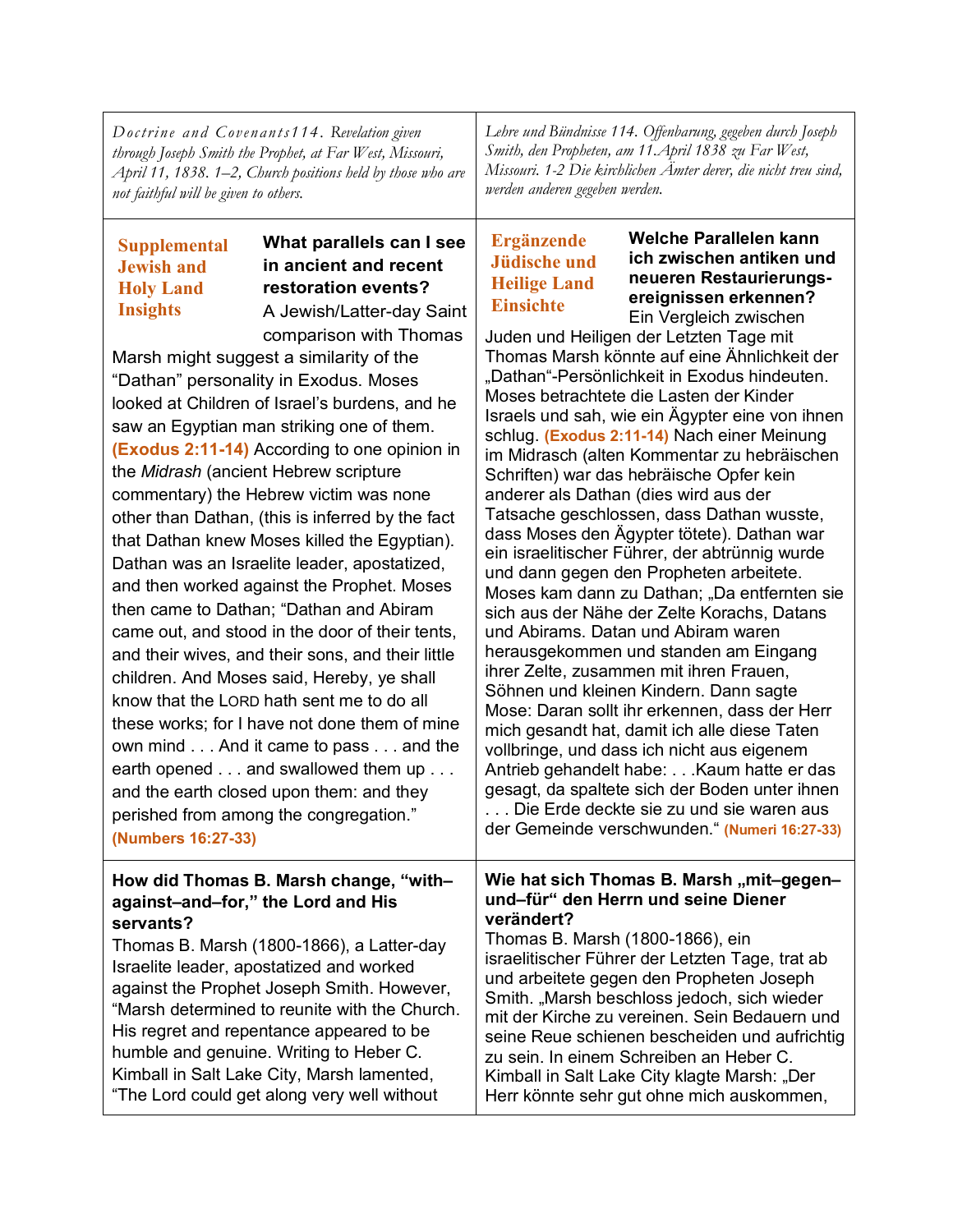me, and He has lost nothing by my falling out of the ranks; But O what have I lost?!" Marsh further explained that he had "met with G. W. Harris and a reconciliation has taken place with us." **(Thomas B. Marsh Returns to the Church,"** *BYU Studies,* **vol. 20, no. 4 (Summer 1980), 389–400.)** "After Marsh's arrival in Salt Lake City in September 1857, Brigham Young allowed him to address the Saints. In a weakened voice, Marsh explained his apostasy and asked for forgiveness: "I have frequently wanted to know how my apostacy began, and I have come to the conclusion that I must have lost the Spirit of the Lord out of my heart . . . I became jealous of the Prophet . . . and overlooked everything that was right and spent all my time in looking for the evil; and then, when the Devil began to lead me, it was easy for the carnal mind to rise up, which is anger, jealousy, and wrath. I could feel it within me; I felt angry and wrathful; and the Spirit of the Lord being gone, as the Scriptures say, I was blinded . . . I got mad, and I wanted everybody else to be mad." **(Thomas B. Marsh, in** *Journal of Discourses,* **5:206–7)** "After Marsh spoke, Brigham Young asked for a vote receiving Thomas B. Marsh back into full fellowship as a member of the Church, and not a hand was raised in opposition." **(Brigham Young, in**  *Journal of Discourses,* **5:209)** The Mercy of the Lord is so magnificent. **How did Isaiah foresee a "Joseph" activating the Latter-day restoration?** In this section of the Doctrine and Covenants the meaning is that Jesus the Messiah is

referred to as the STEM, and two servants of the Lord are from two lineages, Joseph and Judah. One, the ROOT, will receive the "Keys of the Kingdom," for the "gathering of my people in the latter-days," and the "Priesthood. The prophet Joseph Smith fulfills this. The other, the ROD, also from two lineages, "on whom is laid much power." That servant has

und er hat nichts verloren, weil ich aus den Reihen herausgefallen bin; Aber o' was habe ich verloren?!" Marsh erklärte weiter, dass sich mit G. W. Harris getroffen habe und eine Versöhnung mit uns stattgefunden habe. **(Thomas B. Marsh Returns to the Church", BYU Studies, Bd. 20, Nr. 4 (Summer 1980), 389–400.)** "Nach Marshs Ankunft in Salt Lake City im September 1857 erlaubte ihm Brigham Young, vor der Heilige zu sprechen. Mit geschwächter Stimme erklärte Marsh seinen Abfall vom Glauben und bat um Vergebung: "Ich wollte schon oft wissen, wie mein Abfall begann, und bin zu dem Schluss gekommen, dass ich den Geist des Herrn aus meinem Herzen verloren haben muss . . . Ich wurde eifersüchtig auf den Propheten. . . und übersah alles, was richtig war, und verbrachte meine ganze Zeit damit, nach dem Bösen zu suchen; und dann, als der Teufel anfing, mich zu führen, war es für den fleischlichen Geist leicht, sich zu erheben, der Wut, Eifersucht und Zorn ist. Ich konnte es in mir fühlen; Ich war wütend und zornig; und der Geist des Herrn ging, wie die Schrift sagt, ich wurde geblendet . . . Ich wurde wütend, und ich wollte, dass alle anderen wütend sind." **(Thomas B. Marsh, Journal of Discourses, 5:206-7)** "Nachdem Marsh gesprochen hatte, bat Brigham Young um eine Abstimmung, um Thomas B. Marsh wieder in die volle Gemeinschaft als Mitglied der Kirche aufzunehmen, und es wurde keine Hand erhoben im Gegensatz." **(Brigham Young, Journal of Discourses, 5:209)** Die Barmherzigkeit des Herrn ist so wunderbar.

## **Wie sah Jesaja einen "Joseph" voraus, der die Wiederherstellung der Letzten Tage aktiviert?**

In diesem Abschnitt des Buches Lehre und Bündnisse bedeutet dies, dass Jesus, der Messias, als STAAM bezeichnet wird und zwei Diener des Herrn aus zwei Abstammungslinien, Joseph und Juda, stammen. Einer, die WURZEL, wird die "Schlüssel des Königreichs" für die "Versammlung meines Volkes in den Letzten Tagen" und das "Priestertum" erhalten. Der Prophet Joseph Smith erfüllt dies. Der andere, der REIS, ebenfalls aus zwei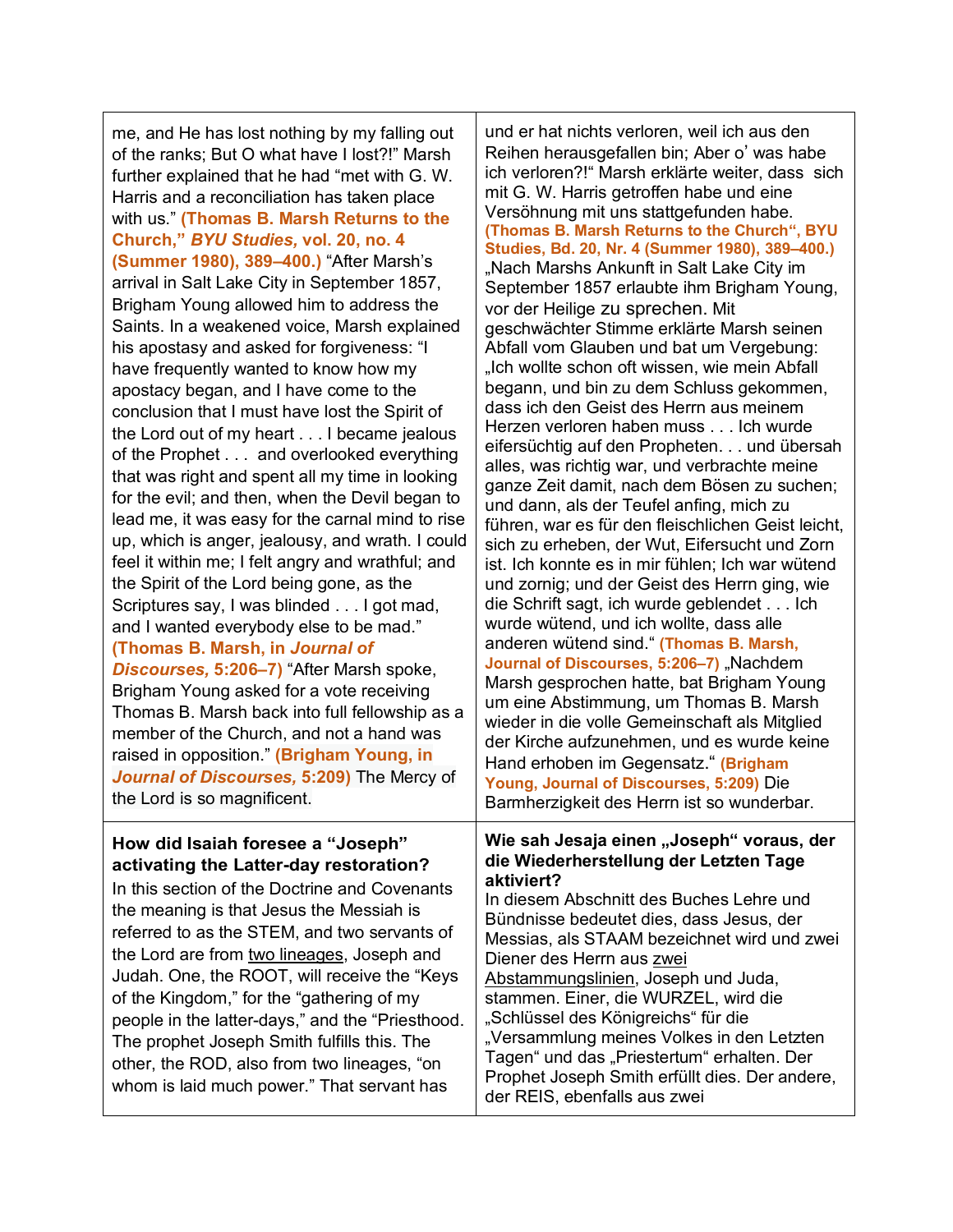not yet come forth. "What is the root of Jesse spoken of in the 10th verse of the 11th chapter? Behold, thus saith the Lord, it is a descendant of Jesse, as well as of Joseph, unto whom rightly belongs the priesthood, and the keys of the kingdom, for an ensign, and for the gathering of my people in the last days." **(Doctrine and Covenants 113:5-6)** We know by scripture that Joseph Smith was descended from ancient Joseph, **(2 Nephi 3:6, 8-9, 13, 15)** and received the keys of the gathering of Israel from Moses and Elijah. **(Doctrine and Covenants 110)** In addition to being a "Joseph through Ephraim," there is a Judah connection, likely through his Lucy Mack, his mother's lineage. From the publication "Dialogue: A Journal of Mormon Thought," we find this quote: "Bathsheba Bigler was promised by Joseph Smith, Sr., in 1839 that she would have "a son who shall be mighty, for he shall be a prophet and seer." Bathsheba later married George A. Smith, nephew of Joseph Sr. He became an apostle, as did their son John Henry Smith. Their grandson George Albert Smith became eighth president of the church. In 1845 Jennetta Richards was promised by Uncle John Smith that her children would "grow up around thee like healthful plants; one shall chase a thousand and two put 10,000 to flight, for the enemy shall not prevail over the saints in the last days. And Abigail Abbott was told "one of thy posterity named after the name of his father and after the name of his great-grandfather who was a descendant of the tribe of Judah and of the household of David, shall be a mighty warrior and be led on to avenge the blood of the Prophets and Patriarchs. **(Blessing given to Abigail Abbott by William Smith, 23 June 1845, Schroeder Collection)**

## Abstammungslinien, "dem viel Macht auferlegt wird". Dieser Diener ist noch nicht herausgekommen. "Was ist die Wurzel Isais, von der im Vers 10 des 11. Kapitels die Rede ist? Siehe, so spricht der Herr: Das ist ein Abkömmling sowohl Isais als auch Josefs, dem das Priestertum und die Schlüssel des Reiches zu Recht gehören, als ein Panier und zur Sammlung meines Volkes in den letzten Tagen." **(Lehre und Bündnisse 113:5-6)** Wir wissen aus den heiligen Schriften, dass Joseph Smith vom alten Joseph abstammte **(2 Nephi 3:6, 8-9, 13, 15)** und die Schlüssel zur Sammlung Israels von Moses und Elia. **(Lehre und Bündnisse 110)** Abgesehen davon, dass er "Joseph durch Ephraim" ist, gibt es eine Verbindung zu Juda, wahrscheinlich durch seine Lucy Mack, die Abstammung seiner Mutter. Aus der Veröffentlichung "Dialogue: A Journal of Mormon Thought," finden wir folgendes Zitat: "Bathsheba Bigler wurde 1839 von Joseph Smith sen. versprochen, dass sie "einen Sohn haben wird, der mächtig sein wird, denn er wird ein Prophet und Seher sein." " Bathseba heiratete später George A. Smith, den Neffen von Joseph Sr. Er wurde Apostel, ebenso wie ihr Sohn John Henry Smith. Ihr Enkel George Albert Smith wurde der achte Präsident der Kirche. 1845 wurde Jennetta Richards von Onkel John Smith versprochen, dass ihre Kinder "wie gesunde Pflanzen um dich herum aufwachsen würden;" Einer wird tausend jagen und zwei 10.000 in die Flucht schlagen, denn der Feind wird die Heiligen in den letzten Tagen nicht überwältigen. Und Abigail Abbott wurde gesagt: "Einer deiner Nachkommen, benannt nach dem Namen seines Vaters und nach dem Namen seines Urgroßvaters, der ein Nachkomme des Stammes Juda und des Hauses Davids war, wird ein mächtiger Krieger sein und geführt werden" um das Blut der Propheten und Patriarchen zu rächen. **(Segen an Abigail Abbott von William Smith, 23. Juni 1845, Sammlung Schroeder)**

#### **What do Jews say about a Latter-day Joseph?** Jews, feel that Prophets and Prophecy have **Was sagen Juden über einen Joseph der Letzten Tage?** Juden haben das Gefühl, dass Propheten und Prophezeiungen geendet haben, aber sie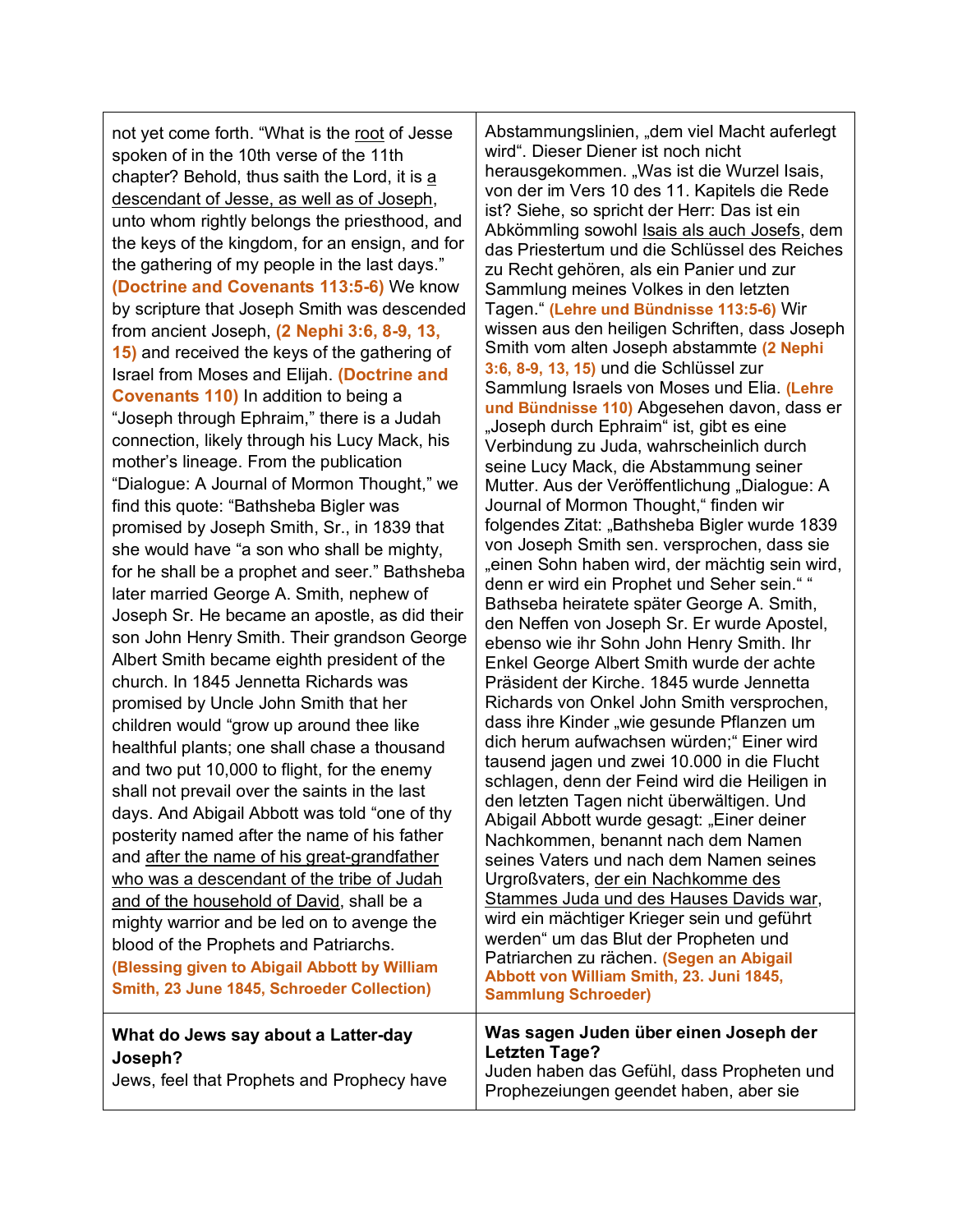| ended, yet they have an expectation of<br>prophets returning, such as a Latter-day<br>Joseph, Son of Joseph, and a Latter-day<br>David (as well as Elijah and Moses). The<br>Jewish tradition of a latter-day "Joseph son of<br>Joseph" is so significant to the "gathering" that<br>I will repeat it. When the Chief Rabbi, Avraham<br>HaKohen Kook (1865-1935) was appointed in<br>Palestine in the 1920's, he was asked if the<br>Jews could now build the Temple (destroyed<br>since year 70 A.D.). His response was that the<br>priestly rights were gone and referred to the<br>great 12 <sup>th</sup> century rabbi Moses Maimonides<br>(1138-1204). Maimonides said, in effect, "We<br>are waiting for a Messiah Ben-Joseph, to him<br>will be given the keys of the gathering of<br>Israel, he will restore Temple worship." In<br>Jewish Biblical tradition, Mashiach ben<br>Yoseph, also known as Mashiach barlben<br>Ephraim, is a Jewish messiah from the tribe of<br>Ephraim and a descendant of Joseph.                    | erwarten, dass Propheten zurückkehren, wie<br>ein Joseph der Letzten Tage, der Sohn<br>Josephs und ein David der Letzten Tage<br>(sowie Elia und Moses). Die jüdische Tradition<br>eines neuzeitlichen "Joseph, Sohn von<br>Joseph", ist so bedeutend für die "Sammeln",<br>dass ich es wiederholen werde. Als in den<br>1920er Jahren der Oberrabbiner Avraham<br>HaKohen Kook (1865-1935) in Palästina<br>ernannt wurde, wurde er gefragt, ob die Juden<br>jetzt den Tempel bauen könnten (der seit dem<br>Jahr 70 n. Chr. zerstört wurde). Seine Antwort<br>war, dass die Priesterrechte weg waren und<br>bezog sich auf den großen Rabbiner Moses<br>Maimonides (1138-1204) aus dem 12.<br>Jahrhundert. Maimonides sagte im Grunde:<br>"Wir warten auf einen Messias Ben-Joseph,<br>ihm werden die Schlüssel zur Sammlung<br>Israels gegeben, er wird die Tempelanbetung<br>wiederherstellen." In der jüdischen biblischen<br>Tradition ist Mashiach ben Yoseph, auch<br>bekannt als Mashiach bar/ben Ephraim, ein<br>jüdischer Messias aus dem Stamm Ephraim<br>und ein Nachkomme Josephs.                                        |
|-------------------------------------------------------------------------------------------------------------------------------------------------------------------------------------------------------------------------------------------------------------------------------------------------------------------------------------------------------------------------------------------------------------------------------------------------------------------------------------------------------------------------------------------------------------------------------------------------------------------------------------------------------------------------------------------------------------------------------------------------------------------------------------------------------------------------------------------------------------------------------------------------------------------------------------------------------------------------------------------------------------------------------------------|----------------------------------------------------------------------------------------------------------------------------------------------------------------------------------------------------------------------------------------------------------------------------------------------------------------------------------------------------------------------------------------------------------------------------------------------------------------------------------------------------------------------------------------------------------------------------------------------------------------------------------------------------------------------------------------------------------------------------------------------------------------------------------------------------------------------------------------------------------------------------------------------------------------------------------------------------------------------------------------------------------------------------------------------------------------------------------------------------------------------------------------|
| How did Isaiah foresee a "Davidic<br>descendant" as part of the Latter-day<br>restoration?<br>"What is the rod spoken of in the first verse<br>of the 11th chapter of Isaiah, that should<br>come of the Stem of Jesse? Behold, thus<br>saith the Lord: It is a servant in the hands of<br>Christ, who is partly a descendant of Jesse<br>as well as of Ephraim, or of the house of<br>Joseph, on whom there is laid much power."<br>(Doctrine and Covenants 113:3-4) To better<br>recognize the Davidic line, let us go back in<br>time. Jesse's youngest son was named<br>David. In obscurity during his childhood, he<br>was ordained as the king of Israel. Yet he<br>continued to be a shepherd; surely, he was<br>a good shepherd. Born at Bethlehem he was<br>promised by God that his seed would bring<br>the King of Kings, the Messiah—also to be<br>known as the Good Shepherd. "I am the<br>good shepherd: The good shepherd giveth<br>his life for the sheep." (John 10:11) The<br>ancient David proved himself politically, | Wie sah Jesaja im Rahmen der<br>Wiederherstellung der Letzten Tage einen<br>"Davidischen Nachkommen" voraus?<br>"Was ist das Reis, wovon im 11. Kapitel des<br>Jesaja, Vers 1, die Rede ist und das aus dem<br>Stamm Isais hervorgehen soll? Siehe, so<br>spricht der Herr: Das ist ein Diener in den<br>Händen Christi, der sowohl ein Abkömmling<br>Isais als auch Efraims ist, oder aus dem Haus<br>Josef, und auf den viel Macht gelegt worden<br>ist." (Lehre und Bündnisse 113:3-4) Um die<br>davidische Linie besser zu erkennen, gehen<br>wir in der Zeit zurück. Jesses jüngster Sohn<br>hieß David. Während seiner Kindheit in<br>Vergessenheit geraten, wurde er zum König<br>von Israel ordiniert. Dennoch blieb er ein Hirte;<br>sicherlich war er ein guter Hirte. In Bethlehem<br>geboren, wurde ihm von Gott versprochen,<br>dass sein Nachkomme den König der Könige,<br>den Messias – auch bekannt als der gute Hirte<br>- bringen würde. "Ich bin der gute Hirt. Der<br>gute Hirt gibt sein Leben hin für die Schafe."<br>(Johannes 10:11) Der alte David hat sich<br>politisch, militärisch und geistlich bewährt. |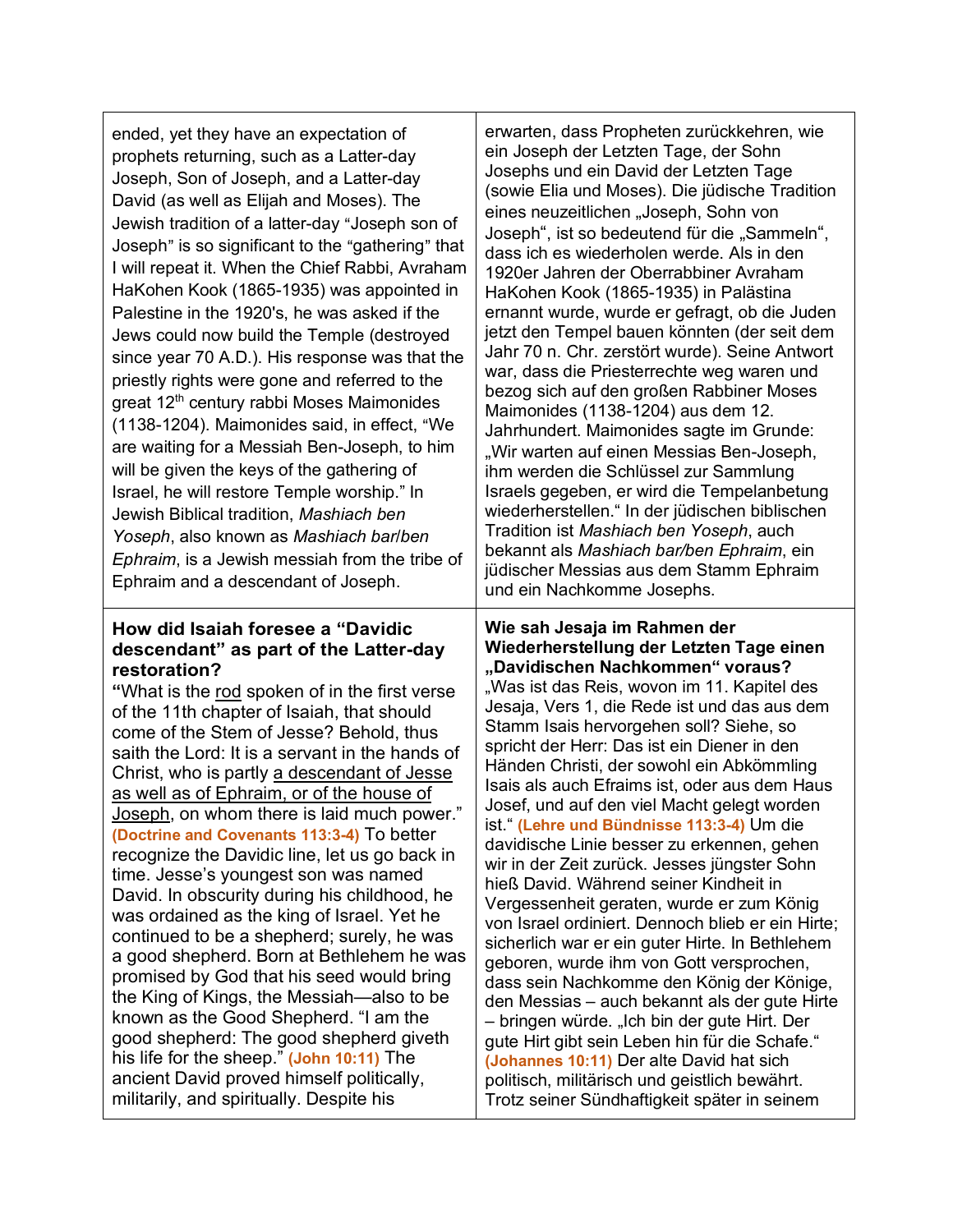| sinfulness later in his life, Israelis still sing<br>about the old David, King of Israel, awaiting<br>a new Davidic descendant. Virtually every<br>Bar Mitzvah celebration is enhanced by<br>singing to the Jewish lad being honored,<br>"David, Melech Israel." He is treated as an<br>expected David, one that should come in<br>latter-days, out of obscurity, to reestablish a<br>righteous kingdom. Members of the Church<br>of Jesus Christ of Latter-day Saints feel that<br>the Davidic prophecies began to be fulfilled<br>when the Davidic kingdom was partially<br>restored in the meridian of time with the<br>coming of Jesus of Nazareth. They do<br>expect the rest of the fulfillment to come<br>later.                                                                                                                                                                                                                                                                                                                                                                                                                                                                                                                                                                                            | Leben singen Israelis immer noch über den<br>alten David, den König von Israel, der auf<br>einen neuen davidischen Nachkommen wartet.<br>Praktisch jede Bar-Mizwa-Feier wird durch das<br>Singen des jüdischen Jungen, der geehrt wird,<br>"David, Melech Israel" bereichert. Er wird wie<br>ein erwarteter David behandelt, der in den<br>Letzten Tagen aus der Dunkelheit kommen<br>sollte, um ein gerechtes Königreich<br>wiederherzustellen. Mitglieder der Kirche Jesu<br>Christi der Heiligen der Letzten Tage meinen,<br>dass sich die davidischen Prophezeiungen zu<br>erfüllen begannen, als das davidische<br>Königreich im Mittelzeit mit dem Kommen Jesu<br>von Nazareth teilweise wiederhergestellt<br>wurde. Sie erwarten, dass der Rest der<br>Erfüllung später kommt.                                                                                                                                                                                                                                                                                                                                                                                                                                                                                                                                                                                                                                                              |
|--------------------------------------------------------------------------------------------------------------------------------------------------------------------------------------------------------------------------------------------------------------------------------------------------------------------------------------------------------------------------------------------------------------------------------------------------------------------------------------------------------------------------------------------------------------------------------------------------------------------------------------------------------------------------------------------------------------------------------------------------------------------------------------------------------------------------------------------------------------------------------------------------------------------------------------------------------------------------------------------------------------------------------------------------------------------------------------------------------------------------------------------------------------------------------------------------------------------------------------------------------------------------------------------------------------------|----------------------------------------------------------------------------------------------------------------------------------------------------------------------------------------------------------------------------------------------------------------------------------------------------------------------------------------------------------------------------------------------------------------------------------------------------------------------------------------------------------------------------------------------------------------------------------------------------------------------------------------------------------------------------------------------------------------------------------------------------------------------------------------------------------------------------------------------------------------------------------------------------------------------------------------------------------------------------------------------------------------------------------------------------------------------------------------------------------------------------------------------------------------------------------------------------------------------------------------------------------------------------------------------------------------------------------------------------------------------------------------------------------------------------------------------------|
| How can I recognize the latter-day David<br>when he arrives?<br>In considering the words of Jeremiah, Ezekiel,<br>and Hosea, the Jewish expectation of a latter-<br>day David seems to include a person similar to<br>the ancient David in addition to the Davidic<br>Messiah, the King of Kings. He may also come<br>out of obscurity. "But they shall serve the<br>LORD their God, and David their king, whom I<br>will raise up unto them." (Jeremiah 30:9) "And I<br>the LORD will be their God, and my servant<br>David a prince among them; I the LORD have<br>spoken it." (Ezekiel 34:24) "Afterward shall the<br>children of Israel return, and seek the LORD<br>their God, and David their king; and shall fear<br>the LORD and his goodness in the latter<br>days." (Hosea 3:5) As ancient events are a<br>kind of pattern for the future, the latter-day<br>David may be like the ancient David. He<br>probably will prove himself politically, militarily,<br>and spiritually. The people may then want to<br>proclaim him a king. However, he will not likely<br>accept that kingship. Although honored as a<br>prince or a noble person, he will introduce and<br>bear witness of the LORD, the King of Kings,<br>who came to earth in the meridian of time and<br>will return in these latter days. | Wie kann ich den David der Letzten Tage<br>erkennen, wenn er ankommt?<br>Betrachtet man die Worte von Jeremia,<br>Hesekiel und Hosea, scheint die jüdische<br>Erwartung eines David der Neuzeit neben dem<br>davidischen Messias, dem König der Könige,<br>eine Person zu umfassen, die dem alten David<br>ähnlich ist. Er kann auch aus der Dunkelheit<br>kommen. "Vielmehr wird mein Volk dem Herrn,<br>seinem Gott, dienen und David, seinem König,<br>den ich ihm erstehen lasse." (Jeremia 30:9) "Ich<br>selbst, der Herr, werde ihr Gott sein und mein<br>Knecht David wird in ihrer Mitte der Fürst sein.<br>Ich, der Herr, habe gesprochen." (Ezekiel 34:24)<br>"Danach werden die Söhne Israels umkehren<br>und den Herrn, ihren Gott, suchen und ihren<br>König David. Zitternd werden sie zum Herrn<br>kommen und seine Güte suchen am Ende der<br>Tage." (Hosea 3:5) Da antike Ereignisse eine<br>Art Muster für die Zukunft sind, kann der David<br>der Letzten Tage wie der alte David sein. Er<br>wird sich wahrscheinlich politisch, militärisch<br>und spirituell beweisen. Das Volk möchte ihn<br>dann vielleicht zum König ausrufen. Er wird<br>dieses Königtum jedoch wahrscheinlich nicht<br>akzeptieren. Obwohl er als Fürst oder<br>Edelmann geehrt wird, wird er den Herrn, den<br>König der Könige, vorstellen und bezeugen,<br>der im Mittel der Zeit auf die Erde kam und in<br>diesen Letzten Tagen wiederkommen wird. |